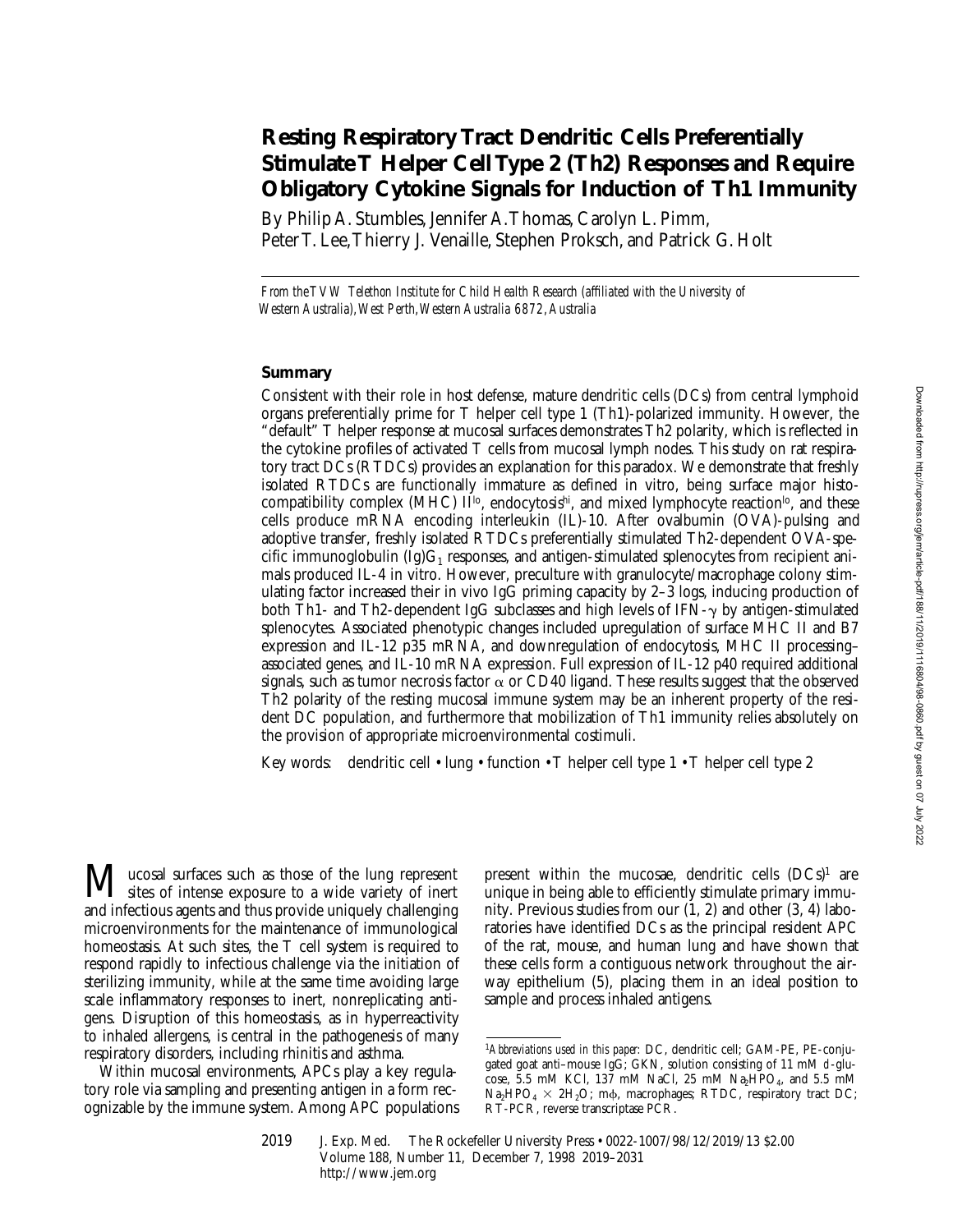The ability to rapidly acquire large amounts of antigen (6, 7), in conjunction with expression of high levels of MHC and costimulatory molecules (8, 9), makes DCs potent APCs both in vitro  $(10-12)$  and in vivo  $(13, 14)$ . However, it has been suggested that the functional activities of individual DCs are closely linked to their maturational status, i.e., resident DCs in peripheral tissues are proposed to be of the "immature" type and are specialized for antigen uptake as opposed to activation of T cells, whereas the reverse applies for mature DCs in secondary lymphoid organs (15–17). This functional dichotomy provides a theoretical mechanism for avoidance of chronic T cell–mediated tissue damage at sites (especially mucosal) of continuous antigen exposure, i.e., transmission of activating signals to the T cell system by DCs normally only occurs after their migration to, and functional maturation within, central lymphoid organs, especially the draining lymph nodes (18).

An important functional role for mature DCs is considered to be in the clearance of infectious agents (19) facilitated by the rapid induction of high-level IL-12 production by these cells (20–22) and leading to upregulation of IFN- $\gamma$ production and Th1-mediated responses (23). The mucosal surfaces of the gastrointestinal and respiratory tracts are the sites of most frequent contact with pathogens, and the dense and highly dynamic DC populations at these sites (5, 24–26) are believed to play key roles in orchestrating these host-protective immune responses. However, the initial response to inhaled soluble protein antigens is dominated by Th2-dependent IgE production (27–29) and/or the production of Th2 cytokines in the regional lymph nodes draining the airway mucosa (29, 30), and a comparable Th2 "default" is operative at the level of the gastric mucosa (31– 33). Furthermore, T cells isolated from lymph nodes that drain mucosal sites have been shown to predominantly produce IL-4 upon activation in vitro (34). Given that DCs are the principal APCs responsible for initiation of immune reactivity to both infectious and inhaled/ingested agents, the inherent Th1-promoting activity of DCs described above is inconsistent with the observations that immune responses at mucosal sites are essentially Th2 dominated.

To address this paradox, we have analyzed the functional activity of RTDCs in the resting state and after exposure to cytokines previously demonstrated to induce functional maturation of DCs from other sources.

#### **Materials and Methods**

Animals. Inbred PVG.RT7<sup>b</sup> (RT1<sup>c</sup>RT7<sup>b</sup>), WAG (RT1<sup>u</sup>), or BN (RT1<sup>n</sup>) strain rats were bred free of common rat pathogens in-house at the Institute for Child Health Research and housed under conventional conditions. 8-wk-old female animals were generally used except in the case of lung donors, in which case older  $(>13 \text{ wk})$  animals were used.

*Media and Reagents.* The tissue culture medium used was RPMI 1640 supplemented with 2 mM l-glutamine,  $5 \times 10^{-5}$  M 2-ME, and antibiotics, as well as either 5% FCS (Trace Biosciences, Melbourne, Australia) or 1% normal rat serum. Cell isolation procedures were performed in ice-cold PBS supplemented

with 0.2% BSA (PBS/BSA) or a solution of 11 mM d-glucose, 5.5 mM KCl, 137 mM NaCl, 25 mM Na<sub>2</sub>HPO<sub>4</sub>, and 5.5 mM  $NaH_2PO_4 \times 2H_2O$  (GKN) supplemented with 5% FCS (GKN/ FCS) or 0.2% BSA (GKN/BSA) as indicated. Mouse rGM-CSF (Biosource International, Camarillo, CA) was used at a final concentration of 10 ng/ml. FITC-conjugated dextran (FITC-DX),  $M_r = 40$  kD, was purchased from Molecular Probes (Eugene, OR), and Collagenase A was from Boehringer Mannheim (Mannheim, Germany). AMV reverse transcriptase and Taq DNA polymerase were from Promega (Madison, WI).

*mAbs and Cell-staining Reagents.* Mouse mAbs to rat CD4 (W3/25), CD8 (OX8), CD11b/c (OX42), CD45 (OX1),  $RT1.A<sup>c</sup> (OX27), RT1.B (OX6), Ig \kappa chain (OX12), and human$ C3b inactivator (OX21) were donated by Dr. Don Mason, MRC Cellular Immunology Unit, University of Oxford, Oxford, UK; WT.1 (LFA-1 $\alpha$ ) and 1A-29 (ICAM-1) were donated by Dr. M. Miyasaka, Osaka University, Osaka, Japan; and 3H5 (CD80) and 24F (CD86) were donated by Dr. H. Yagita, Juntendo University, Tokyo, Japan. Conjugates of OX6 IgG with FITC (OX6- FITC) or biotin (OX6b) were prepared in-house and in the case of the OX6b were used in conjunction with streptavidin-PE (Serotec, Kidlington, UK). A mouse CTLA4–human Ig Fc fusion protein (CTLA4-Ig) cross reactive with rat B7 was provided by Dr. M. Dallman, Imperial College, London, UK. Isotype controls were used as TCS (OX21) or as IgG1-FITC or IgG1-PE conjugates (Dako, Denmark). Binding of mouse mAbs was detected using a goat anti–mouse IgG-PE (GAM-PE) conjugate (Dako) and CTLA4-Ig using a goat anti–human IgG-PE conjugate (Immunotech, Marseilles, France). Cell samples were analyzed for surface fluorescence by flow cytometry using an Epics XL flow cytometer (Coulter Corp., Miami, FL) with forward- and sideangle light scatter gating combined with fluorescence channel gating to collect a minimum of  $5 \times 10^3$  OX6<sup>+</sup> events. Rabbit antipan-cytokeratin antibody for immunostaining of epithelial cells was obtained from Nycomed Amersham (Little Chalfont, Buckinghamshire, UK); immunoperoxidase staining of cytospin preparations of DCs was performed via standard methods.

*Cell Preparations.* Collagenase A digests of perfused lung tissue were obtained from 10–13-wk-old rats using a previously described procedure (1). Digests of whole lung tissue were depleted of endogenous macrophages (m $\phi$ ) by nylon wool elution in GKN/FCS and washed in GKN/BSA, and residual contaminating B cells were removed by labeling with the OX12 mAb followed by magnetic depletion using anti–mouse IgG-coated MACS beads (Miltenyi Biotec, Bergisch Gladbach, Germany). After this procedure, contaminating mo were undetectable and B cells were <5%. The depleted cells were then washed and incubated with GAM-PE to label residual  $OX12<sup>+</sup>$  B cells, followed by blocking with 10% normal mouse serum and incubation with  $\overline{\text{OX}}$ 6-FITC to label MHC class II<sup>+</sup> cells.  $\overline{\text{OX}}$ 6+ $\overline{\text{OX}}$ 12-RTDCs were then purified by dual-parameter cell sorting (Epics Elite; Coulter Corp.) using chilled GKN plus 20% FCS as the collection medium. Splenic DCs were prepared by essentially the same procedure using Collagenase A digests of rat spleen.

An initial series of experiments were performed using 88–94% pure DC preparation containing up to 3% contaminating epithelial cells as defined by cytokeratin staining. The study was subsequently replicated with DC preparations that were re-sorted to achieve 98% purity, with identical results.

*Analysis of Endocytosis by Flow Cytometry and Confocal Microscopy.* For quantitative analysis of RTDC endocytic activity, whole lung digests were depleted of m $\phi$  and B cells as described above and labeled with OX6-biotin/streptavidin-PE.  $5 \times 10^5$  cells were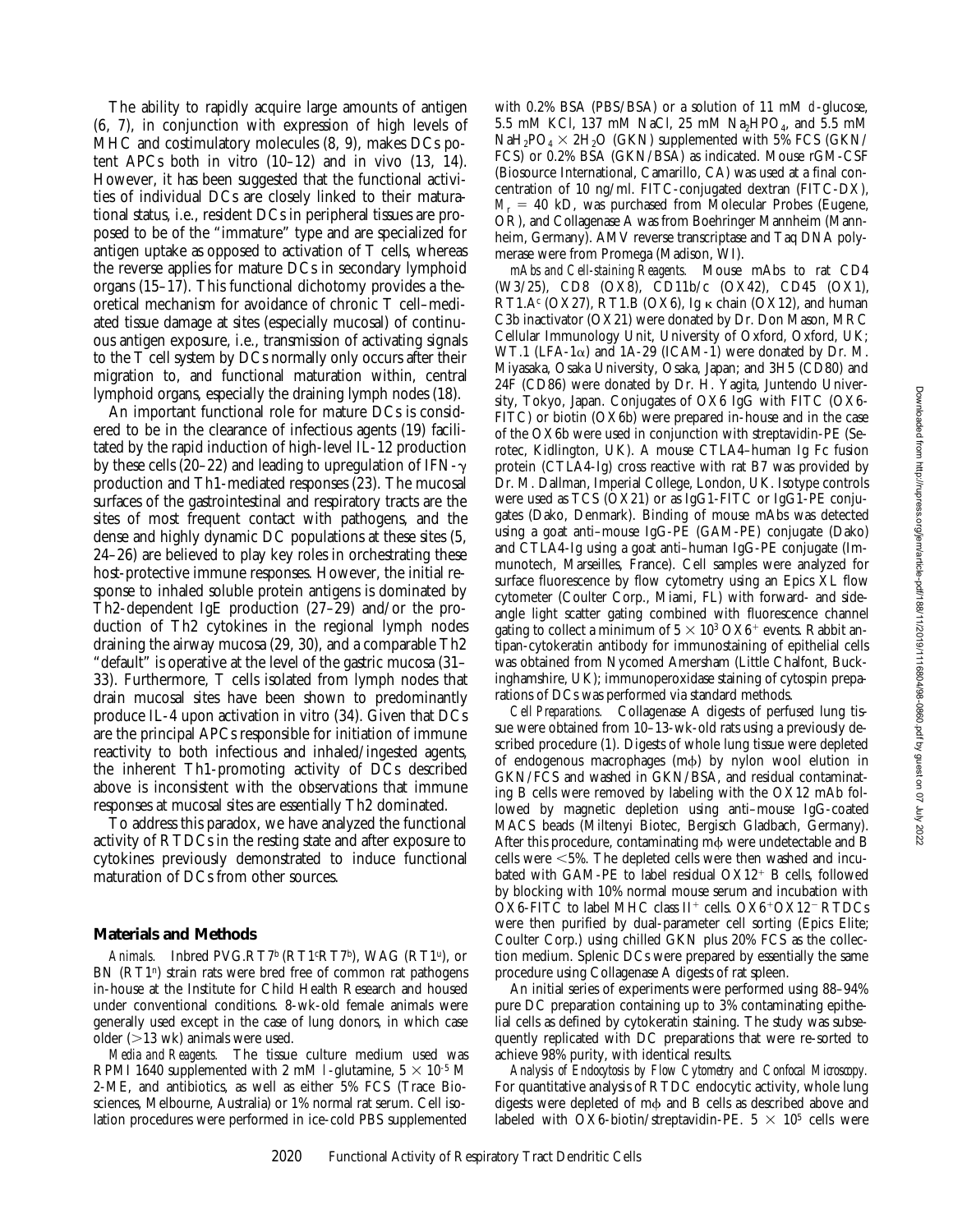then resuspended in RPMI/FCS containing 0.5 mg/ml FITC-DX for 90 min either at  $37^{\circ}$ C or on ice (0 $^{\circ}$ C). The reaction was stopped by washing in ice-cold PBS/BSA and mean FL1 (FITC) fluorescence intensity of  $O X6^+$  cells was determined by flow cytometry. Results from these mixed-cell assays were further confirmed using purified RTDCs. For confocal microscopy analysis of single-cell uptake, purified RTDCs were incubated with FITC-DX as described above, washed, and then fixed in PBS containing 1% paraformaldehyde. 105 cells were then allowed to settle onto glass coverslips and fluorescence distribution was analyzed by confocal laser microscopy (Bio-Rad Labs., Hercules, CA). Results of single z-plane analyses are reported.

*MLR.* Purified fresh or GM-CSF–exposed RTDCs were resuspended in RPMI/FCS and added at a final concentration of  $1.25 \times 10^4$  cells/well of round-bottomed 96-well microtiter plates, then serially diluted twofold. Allogeneic responder T cells were purified from WAG-strain cervical lymph nodes by nylon wool elution and added at a final concentration of  $1.25 \times 10^5$ cells/well. The cultures were then incubated for 72 h followed by an 18-h pulse with 0.5  $\mu$ Ci of [3H]thymidine. Results are expressed as mean CPM  $\pm$  SEM for triplicate wells.

*In Vivo DC Transfer Protocol.* The adoptive transfer protocol used was adapted from the protocol of De Becker et al. (35) with minor modifications. Purified DCs were resuspended to 10<sup>6</sup> cells/ml in RPMI/FCS and pulsed at  $37^{\circ}$ C with 1 mg/ml OVA (Sigma Chemical Co., St. Louis, MO) for 90 min for fresh RTDCs or overnight in the presence of 10 ng/ml rGM-CSF for RTDCs and spleen DCs. In some cases cells were pulsed with OVA for 90 min and washed before culture in GM-CSF. The cells were then washed in protein-free PBS and 105 viable cells were transferred intravenously into 8-wk-old female syngeneic recipients. After 5 d the animals were challenged with 10  $\mu$ g/ml OVA in PBS intravenously and serum samples were prepared 15 d after OVA challenge. In cases where ex vivo spleen cell cultures were required, the cells were pulsed with OVA before transfer in the presence of 1% autologous normal rat serum instead of FCS to avoid presentation of bovine proteins during the in vitro cultures. Control animals received 1 ml of PBS intravenously on day 0 and 10  $\mu$ g OVA intravenously on day 5.

*OVA-specific IgG Subclass Analysis.* OVA-specific IgG subclasses were assayed by ELISA using microtiter plates coated overnight at  $4^{\circ}$ C with 10  $\mu$ g/ml OVA in PBS. The plates were

blocked with 1% BSA for 60 min at room temperature and then incubated with serum samples serially diluted in PBS for 2 h at room temperature. After washing, bound IgG subclasses were detected using biotin-conjugated rabbit anti–rat IgG1, IgG2a, and IgG2b (Amersham Pharmacia Biotech, Piscataway, NJ) incubated for 2 h at room temperature followed by an anti–biotin–horseradish peroxidase conjugate (Boehringer Mannheim, Mannheim, Germany) for 60 min at room temperature then horseradish peroxidase substrate (K-Blue<sup>TM</sup>; Neogen, Lexington, KY). OD at 450 nm was assessed after 20 min. The concentration of each IgG subclass was determined by comparison with standard curves run in parallel, generated by coating plates with dilutions of purified rat IgG1, IgG2a, and IgG2b (Amersham Pharmacia Biotech) followed by the detection system described above, and the results were expressed as micrograms per milliliter of IgG. Serum IgE titers were assayed by the PCA method as previously described (36).

*Spleen Cell Proliferation and Cytokine Protein Assays.* Single cell suspensions (including RBCs) of whole spleens from DC transfer recipients were prepared 15 d after OVA challenge and incubated in 96-well microtiter plates at 1.25  $\times$  10<sup>5</sup> cells/well in 0.2-ml volumes at 37 $\degree$ C in RPMI/FCS containing 50  $\mu$ g/ml OVA. After 72 h, cell proliferation was assessed by [3H]thymidine incorporation added for 18 h and results were expressed as mean CPM  $\pm$ SEM of triplicate wells. At the 72 h time point, culture supernatants were taken for analysis of rat IFN- $\gamma$  protein by ELISA (29) and IL-4 by B cell bioassay using upregulation of MHC class II as previously described (37).

*Semiquantitative Reverse Transcriptase PCR.* Total RNA was prepared from 105 purified RTDCs by RNAzol B extraction (Biogenesis, Poole, UK) according to the manufacturer's instructions and mRNA was reverse transcribed to cDNA. Semiquantitative analysis of mRNA levels was then performed by PCR using cDNA serially diluted in reaction buffer from neat to 1:25 to ensure that PCR products were being analyzed under nonsaturating conditions. Amplification of  $\beta$ -actin mRNA was to ensure equivalent cDNA levels between samples; any experiments showing disparities in  $\beta$ -actin levels were discarded. The sequences of PCR primer pairs used are listed in Table 1, whereas primers specific for mouse IL-12 p35 that cross-reacted with rat (expected product size 308 bp) were purchased from Biosource International. To determine m $RNA/B$ -actin ratios, PCR products were

| Table 1. | <b>Rat PCR Primer Sequences</b> |
|----------|---------------------------------|
|----------|---------------------------------|

|                    | Primer sequence $(5'–3')$       |                                   |              |
|--------------------|---------------------------------|-----------------------------------|--------------|
| Target mRNA        | Sense                           | Antisense                         | Product size |
|                    |                                 |                                   | bp           |
| RT <sub>1.</sub> B | cag tca cag aag gcg ttt atg     | gat cgc agg cct tga atg atg       | 279          |
| RT1.DMa            | aac ata ggg ctc tcc gag         | atg aaa cag acc agc gtg           | 281          |
| RT1.DMb            | gte caa gta gee caa acc         | acc acg cag gtg tag atg           | 233          |
| Ιi                 | tga aga atg tta cca agt atg g   | tgg tca ata ctt tag gtg gag       | 252          |
| Calnexin           | tgt att gat gtc tcg ggc         | act cac act tag ggt tgg           | 725          |
| $IL-10$            | cac tgc tat gtt gcc tgc tc      | tte atg gee ttg tag aca ee        | 463          |
| IL-12 p40          | tgg agt cat agg ctc tgg a       | gat gaa gaa gct ggt gct g         | 484          |
| $\beta$ -actin     | atg cca tcc tgc gtc tgg acc tgg | agc att tgc ggt gca cga tgg agg g | 607          |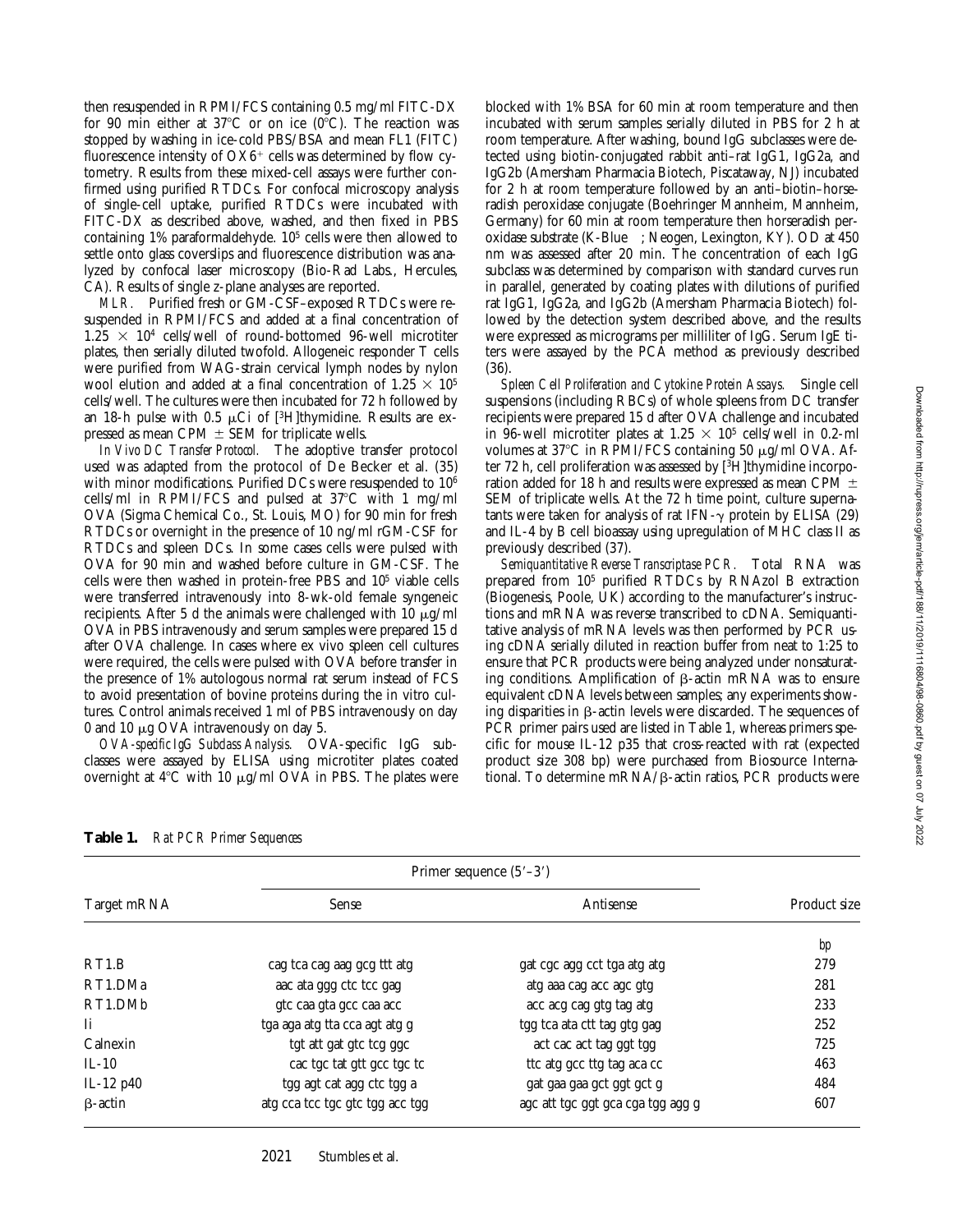separated on 1.5% agarose gels and ratios of  $mRNA/B$ -actin band densities at 1:5 dilutions of cDNA determined by densitometry.

*Statistics.* Statistical comparisons of mean values were performed using the nonparametric Mann-Whitney test for unpaired samples with two-tailed *P* value using the InStat software package (GraphPad Software, San Diego, CA).

# **Results**

*Surface Phenotype Freshly Isolated and GM-CSF–matured RTDCs.* Surface marker expression on fresh and GM- $CSF$ –matured RTDCs was analyzed using m $\phi$ - and B cell– depleted lung digests colabeled with mAbs to a range of rat lymphoid and myeloid cell surface antigens in conjunction with the anti–rat MHC class II mAb OX6. Approximately 10% of cells within freshly isolated lung digests were putative RTDCs as determined by positive labeling for OX6 and failure to express  $m\phi$  or B cell markers (data not shown) and, as depicted in Table 2, a significant proportion expressed low levels of MHC class I and class II, CD4 and CD11a, and a small percentage expressed ICAM-1 and CD45, whereas the majority were negative for CD8, CD11b/c, and B7. However, after overnight exposure to 10 ng/ml GM-CSF, dramatic increases in expression of MHC class I and class II and B7 were observed, with moderate increases in CD45 and CD11a and CD11b/c, and decreases in CD4 and CD54 (Table 2).

*GM-CSF Upregulates the Antigen-presenting Activity of RTDCs.* The phenotypic changes after exposure of freshly isolated RTDCs to GM-CSF described above, particularly the dramatic increases in MHC and B7 molecule expression, suggested that freshly isolated RTDCs may be functionally "immature" as APCs and that the observed maturational increase in surface expression of costimulatory molecules after exposure to GM-CSF should invoke a more potent APC activity. To investigate this, RTDCs were sorted to high



Figure 1. Surface MHC class II expression and MLR-stimulating activity of fresh and GM-CSF–exposed RTDCs. (*A*) Purified RTDCs were labeled with OX6-FITC either as fresh cells (*thin line*) or after culture in GM-CSF (*thick line*), or with the isotype control IgG1-FITC (*dotted line*), and surface fluorescence analyzed by flow cytometry. (*B*) Serial dilutions of freshly purified (*open circles*) or GM-CSF–exposed (*filled circles*) RTDCs were added as stimulators to a primary allogeneic MLR in the presence of 105 purified WAG-strain T cells per well of 96-well microtiter plates. Cell proliferation (CPM) was assessed after a total of 96 h including an 18-h [ ${}^{3}$ H]TdR pulse. Mean  $\pm$  SEM of triplicate wells of one representative of three experiments is shown.

purity on the basis of MHC class II expression as described in Materials and Methods and analyzed either as freshly isolated cells or after overnight exposure to GM-CSF. As shown in Fig. 1 *A*, exposure to 10 ng/ml GM-CSF resulted in an  $\sim$ 10-fold increase in the level of surface MHC class II expression when compared with freshly isolated cells. In addition, this was associated with a marked increase in MLRstimulating activity (Fig. 1 *B*), suggesting that RTDCs undergo functional maturation after exposure to GM-CSF. This was further confirmed by analysis of surface B7 expression, which revealed no expression of CD80 but low levels of CD86 on fresh RTDCs, the levels of which were both dramatically increased after exposure to GM-CSF, particularly on the MHC class IIhi subset (Fig. 2, *A* and *B*).

| Marker       |                 | Fresh                  |            | Plus GM-CSF            |            |
|--------------|-----------------|------------------------|------------|------------------------|------------|
|              | mAb             | Percentage frequencies | <b>MFI</b> | Percentage frequencies | <b>MFI</b> |
| CD4          | W3/25           | 29.7                   | 4.5        | 2.9                    | 2.7        |
| CD8          | OX8             | 2.0                    | 3.6        | 2.5                    | 6.0        |
| CD11a        | WT.1            | 13.9                   | 3.7        | 19.4                   | 7.2        |
| CD11b/c      | OX42            | 3.3                    | 3.1        | 10.8                   | 6.8        |
| CD45         | OX <sub>1</sub> | 5.9                    | 3.3        | 8.0                    | 3.0        |
| CD54         | $1A-29$         | 8.9                    | 6.3        | 4.1                    | 9.9        |
| CD80/86      | CTLA-4 Ig       | 0.8                    | 2.2        | 54.8                   | 38.6       |
| MHC class I  | OX27            | 18.7                   | 5.4        | 62.0                   | 10.2       |
| MHC class II | OX <sub>6</sub> | 100                    | 11.5       | 100                    | 55.1       |

**Table 2.** *Surface Phenotype of Fresh and GM-CSF–exposed RTDCs*\*

\*Lung digests were depleted of mf and B cells as described in Materials and Methods and labeled with the indicated mAbs and GAM-PE (or CTLA-4 Ig and GAH-PE) followed by OX6-FITC. Percentage frequencies and mean fluorescence intensities (*MFI*) are shown for  $5 \times 10^3$  OX6<sup>+</sup> gated RTDCs using positive analysis regions set on isotype-matched controls.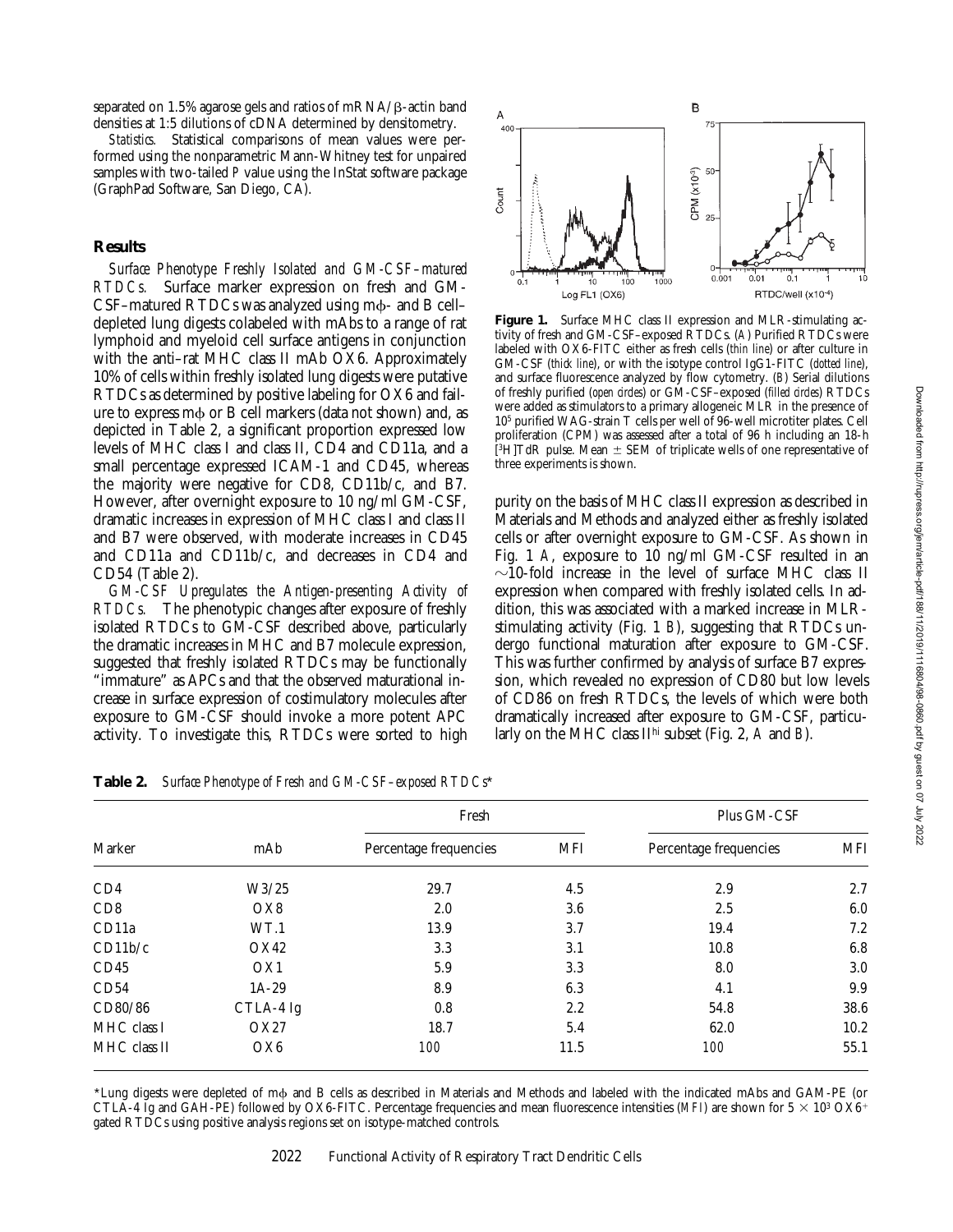*Modulation of the Endocytic Activity of RTDCs by GM-CSF.* Recent studies of human peripheral blood–derived DCs have established that immature DCs are capable of high levels of receptor-mediated and fluid phase endocytosis, the levels of which are rapidly downregulated upon in vitro maturation (38). These changes are thought to occur in vivo when peripheral tissue DCs, specialized for antigen acquisition, mature and migrate to draining lymph nodes, where their primary role becomes T cell activation. To analyze the endocytic activity of RTDCs, the uptake of FITC-DX by freshly isolated and GM-CSF matured RTDCs was assessed. Freshly isolated RTDCs were actively endocytic, as indicated by their ability to acquire high levels of FITC-DX at  $37^{\circ}$ C (Fig. 3, *A* and *B*). The majority of this endocytic activity was confined to an MHC class II<sup>int</sup> subset, which represented  $\sim$ 30% of the total RTDC population (Fig. 3 *B*, *a*), although a distinct MHC class IIhi population that was negative for endocytosis was also present. This latter population may represent a more mature subset of cells that have downregulated endocytic activity (see below). Time course analysis of the uptake of FITC-DX by this subset showed detectable endocytic activity after 5 min with a peak at 60 min (Fig. 3 *C*).

To further confirm the endocytic ability of freshly isolated RTDCs, internalization of FITC-DX was examined by confocal microscopy. At lower magnifications a range of labeling intensities could be observed, with the more strongly endocytic cells appearing to incorporate the label into intracellular vesicles (Fig. 3 *D*, *top*), which displayed a peripheral cytoplasmic distribution (Fig. 3 *D, bottom*). This pattern of vesicle distribution within the cytoplasm was similar to that described for human monocyte-derived DCs (7).

As already noted, studies of DCs isolated from human peripheral blood have described a maturational process whereby endocytic activity is downregulated concomitantly with an upregulation of cell-surface costimulatory molecule expression and T cell–stimulating activity. To determine whether the maturational increases in MHC class II and B7 expression and MLR-stimulating activity described above for RTDCs (Figs. 1 and 2) were also associated with a downregulation of endocytic activity, FITC-DX incorporation by freshly isolated and GM-CSF–matured RTDCs were compared. As shown in Fig. 4, exposure of fresh RTDCs to GM-CSF down-regulated both the percentage of endocytically active cells (Fig. 4 *A*) and the levels of FITC-DX uptake (Fig. 4 *B*).

Taken together, these results demonstrate that freshly isolated RTDCs are actively endocytic and that this endocytic activity is subject to downregulation after in vitro



**Figure 2.** CD80 and CD86 expression by fresh and GM-CSF–exposed RTDCs. Fresh (*A*) or GM-CSF–exposed (*B*) RTDC were colabeled with the OX21 (IgG1), 3H5 (CD80), or 24F (CD86) mAbs plus GAM-PE followed by OX6-FITC, and surface fluorescence analyzed by flow cytometry. Quadrant markers were set for IgG1-FITC/IgG1 plus GAM-PE negative control cells.

2023 Stumbles et al.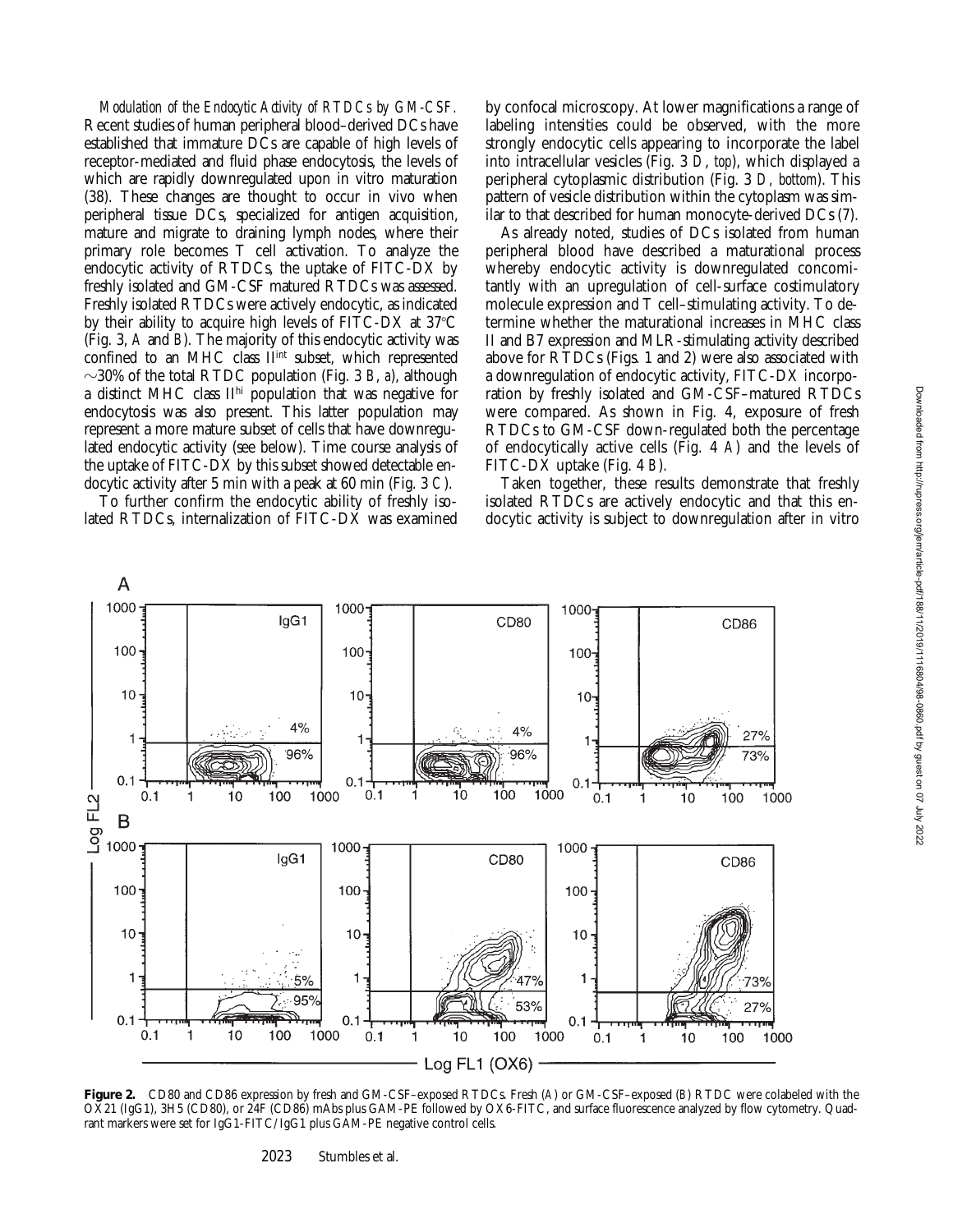

**Figure 3.** Endocytic activity of fresh RTDC. Freshly purified RTDC were incubated at  $0^{\circ}$ C (*A*) or  $37^{\circ}$ C (*B*) for 90 min in the presence of 0.5 mg/ml FITC-DX then labeled with the OX6 mAb plus GAM-PE and fluorescence levels analyzed by flow cytometry after trypan blue quenching. (*C*) Time-course of FITC-DX uptake by fresh RTDCs. RTDCs were incubated with FITC-DX as described above and the percentage of endocytically positive cells falling within an arbitrary gating region (*B*, *a*) determined by flow cytometry. Percentage endocytic values were calculated by subtracting values obtained at  $0^{\circ}$ C from those obtained at 378C. One representative out of three experiments is shown. (*D*) Confocal microscopic analysis of FITC-DX uptake by fresh RTDCs.

maturation that is associated with an increase in surface MHC class II and B7 expression and in vitro APC activity. Thus, under steady-state conditions, freshly isolated RT-DCs appear to be of the immature functional phenotype described for DCs isolated from other sites.

*GM-CSF-induced Upregulation of Surface MHC Class II Expression Is Not Associated with Increased mRNA Biosynthesis.* Recently it has been demonstrated that DC maturation leads to stabilization and persistence of MHC class II–peptide complexes on the cell surface, the majority of which are rapidly mobilized from the intracellular pool with only transient increases in de novo protein biosynthesis (39, 40). To determine whether the observed increase in surface expression of MHC class II after exposure of RTDCs to GM-CSF was due to increased biosynthesis of MHC class II protein, changes in expression of mRNA encoding a number of molecules involved in MHC class II biosynthesis and peptide loading were analyzed by reverse transcriptase (RT)-PCR. As shown in Fig. 5, exposure to GM-CSF induced no detectable increase in the levels of expression of mRNA transcripts for RT1.B or the assembly protein calnexin. Furthermore, decreases were observed in the expression of mRNA encoding molecules involved in peptide loading of assembled MHC class II molecules, including in-



**Figure 4.** Inhibition of the endocytic activity of fresh RTDCs by GM-CSF. Fresh or GM-CSF–exposed RTDCs were incubated for 90 min at 37°C with 0.5 mg/ml FITC-DX. Percentage endocytic (A) or  $\Delta$  MFI (*B*) values were then calculated from  $0^{\circ}$ C and  $37^{\circ}$ C percentage and mean fluorescence values using gating as described in Fig. 3  $B$ . Mean values  $\pm$ SEM for three experiments are shown.

variant chain (Ii) and RT1.DMa and DMb (Fig. 5). These results suggest that the observed increase in surface MHC class II expression on RTDC induced by GM-CSF was not due to increased protein biosynthesis, and are consistent with previous observations indicating that this increased surface protein is mobilized from an intracellular pool. In addition, the decreases in Ii and RT1.DM mRNA expression suggest that mature RTDCs may have a reduced antigen processing/MHC class II peptide loading capacity as described for mature DCs isolated from other sites (38).

*Fresh RTDCs Prime for Th2-dependent Antigen-specific IgG Subclass Production.* Having established the functional activity of freshly isolated and GM-CSF–matured RTDCs in vitro, we then analyzed the functional properties of these populations of RTDCs in vivo, particularly with respect to their ability to prime for antigen-specific T and B cell responses. Recent reports have demonstrated that DCs pulsed with antigen in vitro act as potent adjuvants when administered in vivo (41), with studies in the mouse showing that splenic DCs are effective at inducing immune re-



**Figure 5.** Changes in expression of mRNA encoding components of the MHC class II biosynthesis/processing pathway in fresh or GM-CSF– exposed RTDC. (*A*) cDNA was prepared from RTDCs either as fresh cells or after overnight culture in GM-CSF and used either undiluted (*undil.*) or diluted 1:5 or 1:25 in a PCR reaction using primers specific for the indicated MHC class II biosynthesis and antigen processing-associated proteins as described in Materials and Methods. (*B*) MHC class II compo $n$ ent: $\beta$ -actin mRNA band density ratios (1:5 cDNA dilution) for fresh (*solid bars*) and GM-CSF–exposed (*white bars*) RTDCs. One representative out of two experiments is shown. *RT1.B*, rat MHC class II; *Calnx*, calnexin; *Ii*, invariant chain; *DMa/DMb*, RT1.DMa/b.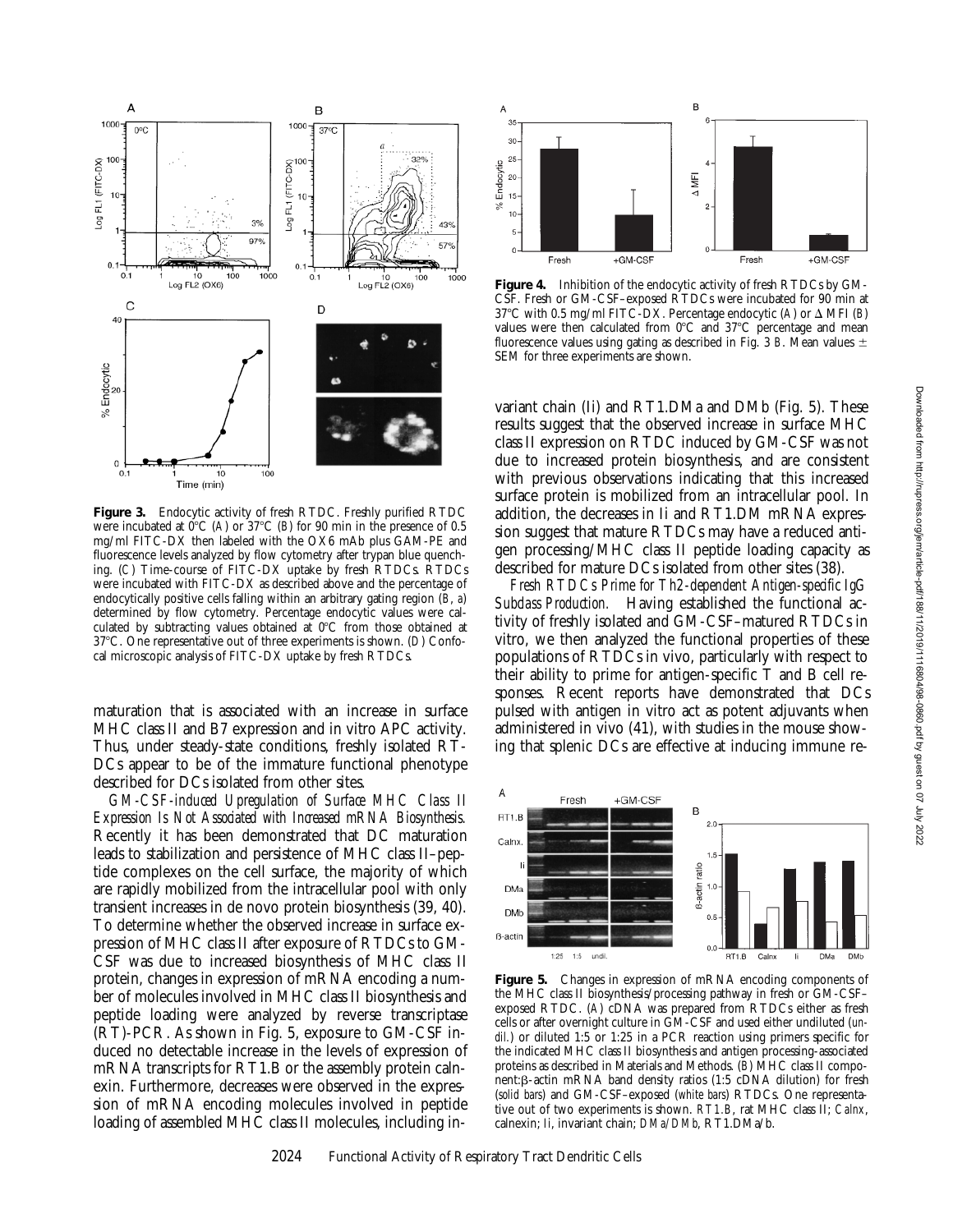sponses that involved predominantly Th1-dependent IgG antibodies, accompanied by comparatively low levels of Th2-dependent IgG subclasses (35). We therefore examined the ability of fresh and GM-CSF–matured, OVApulsed RTDCs to induce OVA-specific IgG responses in vivo and analyzed the Th-dependent nature of this response in terms of IgG subclass production. Freshly isolated or GM-CSF–exposed RTDCs were incubated at  $37^{\circ}$ C with 1 mg/ml soluble OVA for 90 min or overnight as described in Materials and Methods, and 10<sup>5</sup> cells were transferred intravenously to syngeneic recipients. After 5 d, the animals were challenged intravenously with 10  $\mu$ g/ml OVA in PBS and OVA-specific IgG subclass production was analyzed 15 d later. As shown in Fig. 6 *A*, animals that received freshly isolated, OVA-pulsed RTDCs produced levels of OVA-specific IgG1 (6.6  $\pm$  1.3  $\mu$ g/ml) that were significantly greater than those receiving unpulsed RTDCs or PBS (2.2  $\pm$  0.5 and 1.8  $\pm$  0.2  $\mu$ g/ml; *P* = 0.01 and 0.005, respectively). In contrast, fresh RTDCs failed to prime for IgG2b production and did not induce significantly raised levels of IgG2a (Fig. 6 *A*) or IgE (data not shown) when compared with controls.

In the rat, IgG1 has been shown to be a Th2-dependent IgG subclass, whereas IgG2b production is indicative of a Th1 response (42, 43). Less direct evidence also suggests that rat IgG2a is Th2 dependent (44, 45). Thus, the above data suggests that freshly isolated RTDCs, through induction of IgG1 but not IgG2b, appeared to prime preferentially for a Th2-dependent antibody response in vivo. Further evidence supporting the Th2-polarizing potential of fresh "resting" RTDCs is shown in Fig. 6 *B*, where animals repeatedly challenged with OVA-pulsed fresh RTDCs on three occasions at weekly intervals showed increasing levels of IgG1 and IgG2a and not IgG2b, indicating that restriction of the antigen-specific restimulation signal to fresh RTDCs maintains the Th2 polarization of the ensuing antibody response as it matures.

*GM-CSF-exposed RTDC Prime for both Th1- and Th2 dependent Antigen-specific IgG Subclass Production.* In contrast to the above results obtained with fresh RTDCs, exposure to GM-CSF before transfer dramatically upregulated the in vivo priming activity of RTDCs, with dramatic increases



**Figure 7.** In vivo priming for OVA-specific IgG production by GM-CSF–exposed RTDCs. Sorted RTDCs or splenic DCs (*SpDC*) were incubated overnight at  $37^{\circ}$ C with 1 mg/ml OVA and 10 ng/ml GM-CSF, then transferred intravenously to syngeneic recipients, and serum IgG1, 2a, and 2b levels were determined as described in Fig. 6 *A*. Identical results for RTDCs were obtained using 90-min

OVA-pulsing before overnight culture in GM-CSF (data not shown). Results are expressed as mean  $\pm$  SEM for 9 (RTDC) or 10 (SpDC) animals.  $*P < 0.0001$  compared with fresh RTDCs.

in the production of IgG1 (307  $\pm$  92  $\mu$ g/ml), IgG2a (894  $\pm$ 167  $\mu$ g/ml), and IgG2b (147  $\pm$  22  $\mu$ g/ml) when compared with freshly isolated cells indicating increased priming for both Th1- and Th2-dependent responses (Fig. 7). To further support this, analysis of serum IgE demonstrated an increase in IgE titers in recipients of GM-CSF–matured RTDCs, reaching titers equivalent to those obtained after immunization with OVA in the Th2-skewing adjuvant aluminium hydroxide (data not shown). Thus, mature RT-DCs now more closely resembled the responses induced by rat splenic-derived DCs, which in this study induced equivalently high levels of all three subclasses, and which, furthermore, are consistent with results reported for mouse splenic-derived DCs (35).

*Induction of OVA-specific T Cell Responses by Fresh and GM-CSF–exposed RTDCs.* To investigate the in vivo T cell priming activity of RTDC preparations, OVA-specific proliferation and IFN- $\gamma$  production were examined in cultures of spleen cells isolated from adoptive transfer recipients 15 d after the intravenous OVA challenge. As shown in Table 3, freshly isolated OVA-pulsed RTDCs failed to prime for detectable ex vivo OVA-specific spleen cell proliferative responses and induced production of low levels of IL-4, (but not IFN- $\gamma$ ) consistent with the low-level, Th2skewed IgG production induced by these cells (Fig. 6 *A*).

In contrast, exposure to GM-CSF significantly upregulated the ability of OVA-pulsed RTDCs to prime in vivo



**Figure 6.** In vivo priming for OVAspecific IgG production by freshly isolated RTDCs. Freshly sorted RTDCs were pulsed with 1 mg/ml OVA for 90 min at  $37^{\circ}$ C and washed, and  $10^5$  cells in 1 ml PBS were transferred intravenously into syngeneic recipients. (*A*) Animals received a single dose of OVA-pulsed RTDCs on day 0 and were then challenged with  $10 \mu g/ml$  OVA on day 5 and bled on day 20. Control animals received either 105 unpulsed RTDCs or 1 ml PBS on day 0.  $*\hat{P} = 0.01$  and  $**P =$ 0.005 compared with OVA-pulsed RT-

DCs. (*B*) Animals received one dose of RTDCs weekly for 3 wk and were bled 1 wk after final RTDC transfer. \**P* = 0.005; \*\**P* = 0.008; and \*\*\**P* = 0.01 compared with animals receiving  $1 \times$  RTDCs. In all cases serum OVA-specific IgG1, 2a, and 2b levels were then assessed by ELISA as described in Materials and Methods. Mean  $\pm$  SEM of five animals in each group are shown and these experiments have been repeated on several subsequent occasions.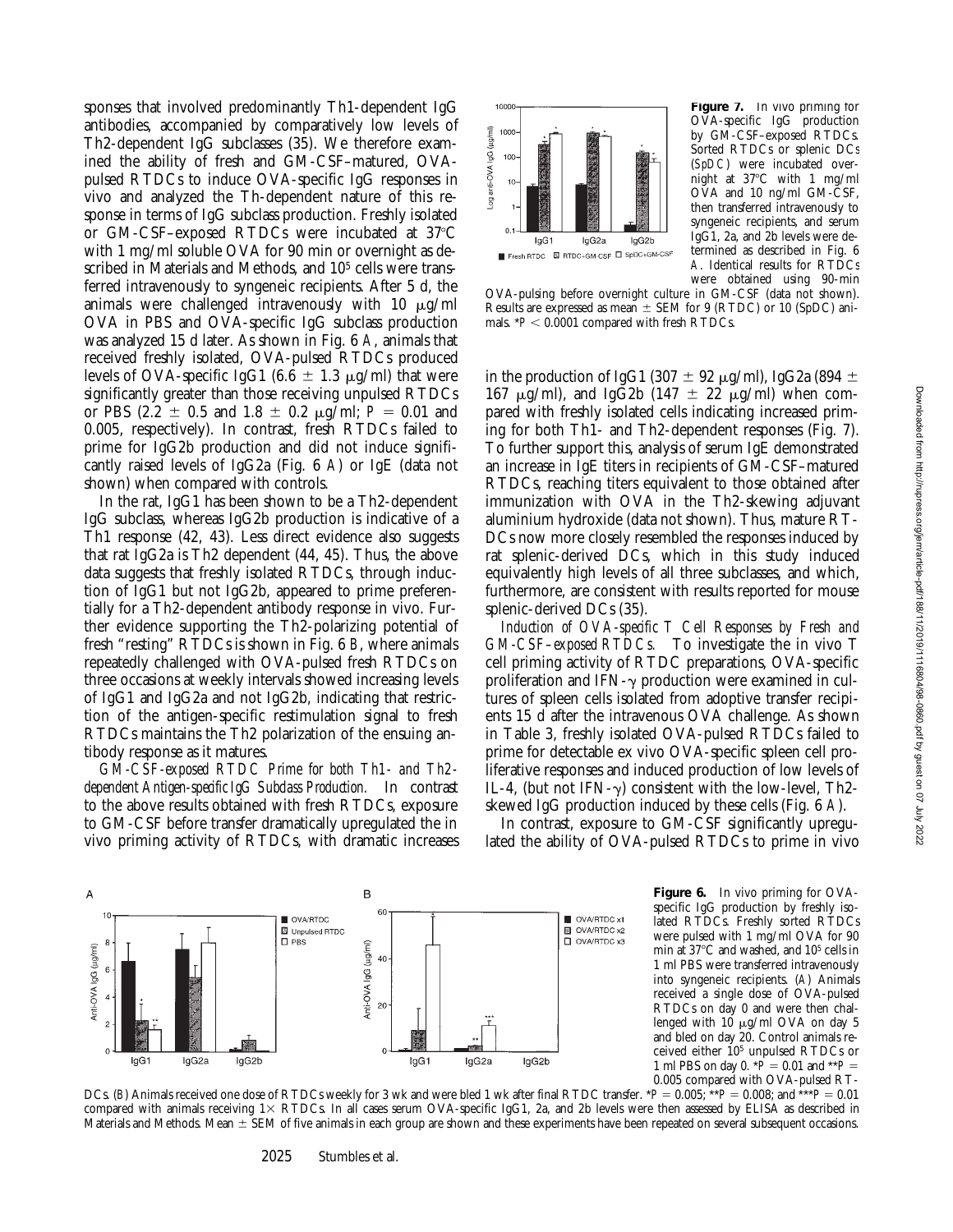for OVA-specific spleen cell responses, inducing a significant degree of ex vivo OVA-specific spleen cell proliferation and high level IFN- $\gamma$  production (Table 3), consistent with the increased ability of these cells to prime for Th1 dependent IgG2b production (Fig. 7). The inability to detect IL-4 in these cultures, despite the coproduction of Th2-dependent IgG subclasses in these animals, may reflect cytokine consumption in these rapidly proliferating cultures or shutdown (spontaneous or IFN- $\gamma$ –mediated) of IL-4–secreting cells at this time point (Table 3). OVApulsed splenic DCs also induced levels of OVA-specific spleen cell proliferation and IFN- $\gamma$  production that were of a similar order to that induced by GM-CSF–exposed RT-DCs (Table 3), suggesting overall that these two DC types showed similar T cell priming activity in vivo.

*RT-PCR Analysis of IL-10 and IL-12 mRNA Production by Fresh and GM-CSF–exposed RTDCs.* To examine whether the functional differences observed between RTDC preparations could be associated with changes in production of immunoregulatory cytokines, semiquantitative RT-PCR analysis for mRNA encoding IL-10 and IL-12 was performed on cDNA isolated from highly purified fresh or GM-CSF–exposed RTDCs. IL-12, a heterodimeric protein consisting of a p35 and p40 chain (46), is one of the major cytokines regulating induction of Th1 mediated responses (23) and has been shown to be produced in large quantities by mature DCs (21, 47). IL-10 has been shown to be produced by several cell types (48), including DCs (49), and is known to be a key regulator of Th2-mediated immune reactions.

Analysis of cDNA from freshly isolated RTDCs clearly demonstrated the presence of mRNA encoding IL-10, which were downregulated approximately two- to fivefold after exposure to GM-CSF (Fig. 8, *A* and *B*). For IL-12, freshly isolated RTDCs expressed low levels of mRNA encoding the p35 chain which were markedly increased after overnight exposure to GM-CSF (Fig. 8 *A*). Analysis of IL- $12p35/β$ -actin band density ratios indicated that this represented a fourfold increase in the level of mRNA expression (Fig. 8 *B*). In contrast, mRNA encoding the p40 chain of IL-12 appeared to be highly expressed in freshly isolated



**Figure 8.** Expression of IL-10 and IL-12 by fresh and GM-CSF– exposed RTDCs. (A) cDNA prepared from freshly isolated or GM-CSF– exposed RTDCs was used either undiluted (*undil.*) or diluted 1:5 and 1:25 in PCR reactions for rat IL-10 and IL-12p35 and p40 mRNA as described in Materials and Methods. (B) IL-10/IL-12:  $\beta$ -actin mRNA band density ratios (1:5 cDNA dilution) for fresh RTDCs and RTDCs exposed to GM-CSF alone for 24 or 48 h or GM-CSF plus TNF or CD40L for 48 h only. Mean values  $\pm$  SEM for three experiments are shown for fresh and GM-CSF–exposed RTDCs, and representative results of a single experiment are shown for GM-CSF plus TNF or CD40L.

cells and generally dropped 30–50% after exposure to GM-CSF (Fig. 8, *A* and *B*).

These findings suggested that high level expression of IL-12 by RTDCs requires additional maturation stimuli and several laboratories have reported a role for TNF- $\alpha$ and CD40 ligand (CD40L) in this context (50, 51), prompting the experiments shown in Fig. 8 *B*. These indicate that IL-12 p40 mRNA expression is upregulated in the presence of both TNF- $\alpha$ , and CD40L, but requires 48 h of exposure; IL-12 p35 expression in the same cells maintained the high levels observed in GM-CSF–stimulated cultures at 24 h (data not shown). IL-12 p40 mRNA production was not maintained in 48-h cultures containing GM-CSF alone (Fig. 8 *B*).

# **Discussion**

Recent studies have established that resident tissue DCs function as "sentinel" cells, being specialized for the acquisition of antigens ranging from soluble protein through to

| Type of DC transferred | No. of animals | Proliferation        | IFN- $\gamma$  | $IL-4$         |
|------------------------|----------------|----------------------|----------------|----------------|
|                        |                | $CPM \times 10^{-3}$ | U/ml           | U/ml           |
| Fresh RTDCs            |                | $3.0 \pm 0.8$        | 0.1            | $1.6 \pm 0.39$ |
| $RTDCs + GM-CSF$       |                | $36.3 \pm 2.2$       | $10.2 \pm 2.5$ | 0              |
| Spleen DCs             |                | $69.4 \pm 4.1$       | $14.8 \pm 3.3$ | nt             |
| Control**              | 8              | $3.8 \pm 0.6$        | 0.1            | nt             |

**Table 3.** *Cell Proliferation, IFN-*g*, and IL-4 Production in Ex Vivo Spleen Cell Cultures of DC Adoptive Transfer Recipients*\*

\*Each animal intravenously received 10<sup>5</sup> OVA-pulsed DCs in 1 ml PBS on day 0 and 10  $\mu$ g OVA on day 5. After 15 d, single cell suspensions of whole spleen were stimulated in vitro with 50  $\mu$ g/ml OVA and analyzed for cell proliferation by [3H]thymidine incorporation, IFN- $\gamma$  by ELISA, and IL-4 by bioassay after 72 h of culture. Results are expressed as mean  $\pm$  SEM. *nt*, not tested.

\*\* Controls intravenously received 1 ml PBS on day 0 and 10  $\mu$ g OVA on day 5.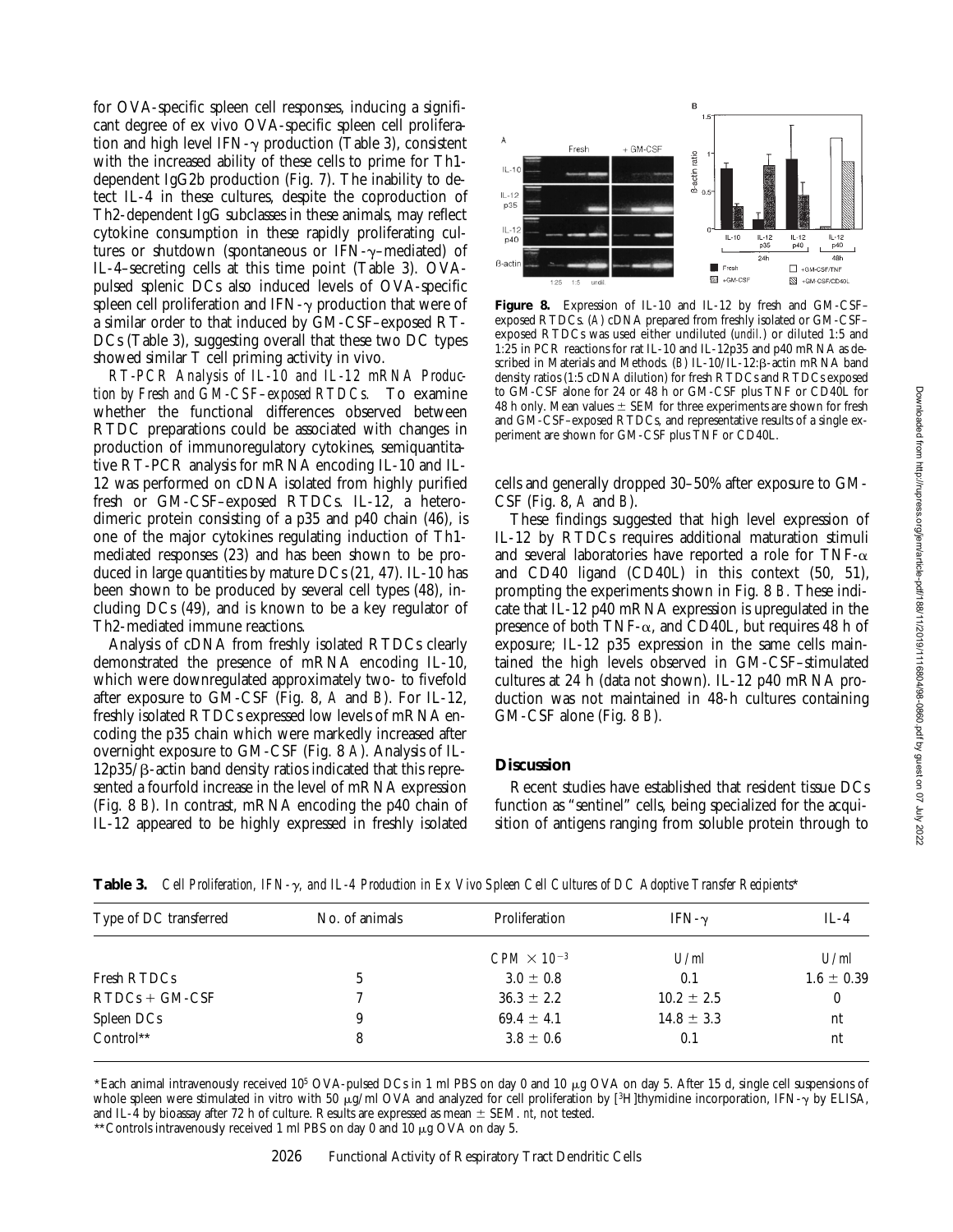viral particles (15, 52). These and subsequent in vitro studies on the growth of DCs from precursors (53) suggest a complex life history for these cells, involving the progressive transition through functionally distinct phases as they mature. Thus, relatively "immature" DCs from cultures of bone marrow–derived precursors grown in  $GM-CSF$  + IL-4 have been suggested to be equivalent to those in peripheral tissues, being specialized for antigen uptake but ineffective as activators of T cells. In contrast, the more mature DCs grown in GM-CSF + TNF- $\alpha$  and CD40L are hypothesized to be equivalent to those residing as interdigitating cells in secondary lymphoid organs, displaying low capacity for antigen uptake but potent T cell activating function (38). However, it is not known precisely how applicable this model is to DC populations in vivo, particularly to those at mucosal surfaces such as RTDCs, which display steady-state turnover rates up to 10 times faster than more studied DC populations such as epidermal Langerhans cells (24).

This study therefore sought to characterize in detail the functional phenotype of RTDCs in resting tissue and to determine the degree to which their function(s) can be modulated via stimuli previously identified as promoters of DC maturation. The overall aim of this study was to elucidate the role of RTDCs in Th1/Th2 regulation of immune responses to antigens impacting on the airway mucosa, and accordingly a key element of these experiments involved analysis of the in vivo T cell priming properties of RTDCs after adoptive transfer.

The salient findings from these experiments are as follows. First, it is clear that a major subset of resident RTDCs express surface phenotypic features comparable to "immature" DCs grown in vitro from blood- and bone marrow– derived precursors, particularly expression of low-moderate levels of MHC class I and II and also CD80/86, coupled with high endocytic activity and poor capacity to stimulate MLR responses. However, significant heterogeneity exists with respect to intensity of expression of several markers, in particular MHC class I and II and CD4. Ultra high level MHC class II expression was limited to a minor subset of freshly isolated RTDCs and these cells were nonendocytic (Fig. 3), suggesting possible maturation in situ (see below). We plan future follow-up studies on subsets defined by intensity of expression of these markers.

It is additionally clear that culture with GM-CSF elicits a series of changes associated with functional upregulation, notably increased expression of MHC class I and II and CD80/86 together with a loss of endocytic activity, a decrease in expression of a series of genes encoding molecules involved in antigen processing, and a concomitant increase in MLR-stimulatory activity. CD4 expression was also lost (Table 2) and the significance of this observation will be explored in later studies.

Thus, respiratory mucosal surfaces are endowed with a resident population of DCs that are highly specialized for uptake and processing of antigen, and capable of rapid maturation into potent APCs upon receipt of appropriate cytokine signals. The heterogeneity observed, particularly with respect to MHC class II expression and levels of endocytic activity, suggests that the population overall represents a developmental continuum that is skewed heavily (at least in the steady state) towards the "immature" functional phenotype. It will be of interest to determine whether this activity spectrum changes with acute and chronic stimulation, given recent findings indicating the uniquely dynamic features of the RTDC populations under conditions of local stress (5, 25, 54).

Although well characterized in vitro, the functional activity of DC in vivo, particularly in terms of their ability to activate Th1- or Th2-mediated T cell responses, still remains unclear to a large extent. The primary role of these cells is thought to involve protection against infectious agents (19, 55) through strong promotion of Th1-dependent immunity, primarily via production of high levels of IL-12 (21, 50, 56). However, as noted above, studies focussing on mucosal surfaces such as the lung and gut clearly indicate that the baseline response to inert antigens at these sites displays a Th2 bias. Accordingly, a key aim of this study was to determine the relationship between the ex vivo phenotype of RTDCs and their in vivo functions, in the context of Th1/2 switch regulation. The experiments reported in Fig. 6 *A* demonstrate that freshly isolated RTDCs are able to prime T helper cells in adoptive recipients, but the priming is relatively weak and restricted to Th2-dependent IgG1. The experiments of Fig. 6 *B* provide further evidence of Th2 bias on the part of these RTDCs, via the demonstration that three successive challenges with antigen-pulsed DCs progressively expands the Th2-dependent IgG subclass component of these responses (IgG1 and IgG2a), with minimal effects on Th1-dependent IgG2b production.

In contrast, GM-CSF–matured RTDCs display a 1–2 log increase in overall priming capacity, which includes a major component of Th1-dependent IgG2b and this pattern was identical to that seen with splenic DCs (Fig. 7), and is consistent with earlier reports on mouse splenic DCs (14, 35). Thus, it appears that resident RTDCs under steady-state conditions are programmed for induction of Th2-biased responses, and require endogenous activation/ maturation signals in order to develop capacity to stimulate Th1 immunity. A possible explanation for these findings was provided by RT-PCR analysis of cytokine production, which demonstrated expression of mRNA encoding IL-10 in fresh RTDCs (Fig. 8). IL-10 is known to have potent immune-modulating effects (57, 58) and acts to preferentially inhibit Th1 priming. Thus, IL-10 inhibits IL-12 production by DCs (47) and pretreatment of DCs with IL-10 has been shown to suppress their ability to stimulate Th1 responses both in vitro and in vivo (59–62). In addition, treatment of DCs with  $PGE_2$ , a Th2-promoting inflammatory mediator, downregulates IL-12 and upregulates IL-10 production and the in vitro Th2-stimulating capacity of these cells (49). Consistent with these observations, fresh RTDCs appeared to produce mRNA for both subunits of IL-12, but the available data suggests that assembly of the functional heterodimer in these cells may be severely limited by the restricted levels of p35 subunit available (Fig. 8).

Recent evidence also suggests that IL-10 acts posttranslationally to inhibit surface expression of MHC class II (63),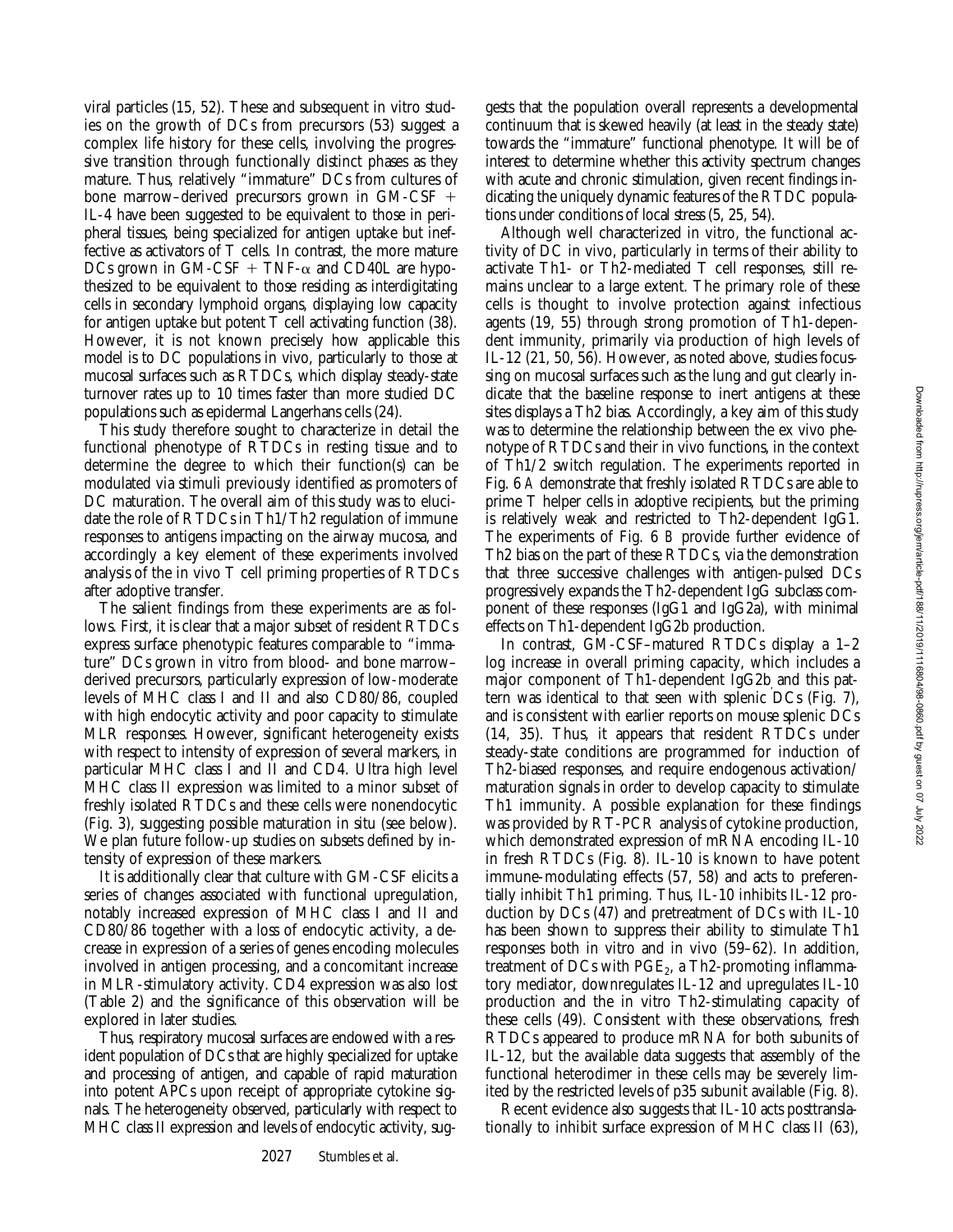and thus IL-10 production by fresh RTDCs may contribute to the low steady-state expression of this marker on the majority of these cells. This may serve to limit the magnitude of the antigen signal delivered to T cells to the (low) dose range that preferentially promotes Th2-dominated responses (64). Moreover, IL-10 has been demonstrated to suppress CD80 expression (65), and its production by fresh RTDCs may thus contribute towards selective expression on these cells of CD86 (Fig. 2). It has been suggested that costimulation through CD86 preferentially activates Th2 immunity (66), although this issue remains controversial (67).

IL-10 at relatively high concentrations has also been demonstrated to exert a generalized inhibitory effect on T cell proliferation (48), and it is accordingly possible that IL-10 production by fresh RTDCs may act to limit the overall size of the primary immune responses that they induce.

Thus, autocrine production of IL-10 by RTDCs may contribute towards restriction of the T cell priming activity of these cells to the promotion of (initially) low level Th2 biased responses, via a number of mechanisms. Consistent with this hypothesis, exposure of RTDC to GM-CSF markedly upregulates both Th2 and Th1 priming capacity, and this is accompanied by concomitant downregulation of IL-10 mRNA production and increased production of IL-12 p35 mRNA (Fig. 8). Although the production of IL-12 p40 mRNA remained low, the observation that GM-CSF– exposed RTDCs behaved in vivo in a functionally similar fashion to rat (Fig. 7) and mouse (35) splenic DCs, being strong inducers of both Th1- and Th2-mediated responses, indicated that functionally active IL-12 is likely to have been produced in vivo. This suggests that the levels of IL-12p35 and IL-12p40 produced by GM-CSF–treated RT-DCs are sufficient to yield biologically significant amounts of IL-12 heterodimer, and/or that stimulatory factors in addition to GM-CSF (for example CD40L; reference 50) become available to the RTDCs after adoptive transfer.

Collectively, these findings provide a plausible explanation for the constitutive Th2 bias operative in mucosal immune responses to inert protein antigens, which is amenable to further testing. In particular, it will be important to formally demonstrate the production of bioactive IL-10 and IL-12 protein by RTDCs, and this issue will be addressed in future experiments. The underlying mechanism(s) described above may also play a significant role in the progressive deviation of immune responses to airborne protein antigens from initial Th2 to eventual Th1 polarity, a phenomenon that has been described in detail in both animal model experiments and in humans undergoing chronic exposure to inhaled antigen (68). We speculate that other classes of antigen that induce local inflammation in the airway mucosa, particularly microbial antigens, would elicit responses with a much large Th1 component as a result of the effects of inflammationassociated cytokines on RTDCs.

Additionally, the above results suggest new avenues for research into the aetiology and pathogenesis of respiratory allergy. Two distinct phases are now recognized in these diseases in humans. The first involves a failure of immune deviation mechanisms that normally bias immune responses against inhaled protein antigens towards Th1, resulting in the development of potentially pathogenic Th2-polarized memory and the active production of specific IgE antibody (69). The second phase, which occurs in only a subset of subjects who develop Th2 memory against these inhaled antigens, involves chronic airways inflammation characterized by the presence of large numbers of activated T cells (70), which infers the presence in the airway mucosa of functionally mature APCs. It is of interest to note in this context that local airway intraepithelial production of high levels of GM-CSF is a hallmark of atopic asthma (71). It is also relevant to note recent studies that suggest that peripheral tissue DC populations comprise two distinct myeloid lineages, one of which is characterized by high endocytic activity/IL-10 production/capacity to induce naive B cell switching, and the second being specialized for T cell activation (72, 73). The balance between these two subpopulations in the airway mucosa in the steady state and during inflammation may be an important determinant of local immune responder phenotype. The principal focus of ongoing studies in this model will accordingly be upon RTDC heterogeneity.

We thank Dr. Andrew McWilliam for help with design of PCR primers.

This work was supported by grants from the National Health and Medical Research Council of Australia and Glaxo-Wellcome Australia.

Address correspondence to P.A. Stumbles or P.G. Holt, Division of Cell Biology, TVW Telethon Institute for Child Health Research, PO Box 855, West Perth, WA 6872, Australia. Phone: 61-8-9340-8592; Fax: 61-8-9381-8086; E-mail: patrick@ichr.uwa.edu.au

*Received for publication 19 May 1998 and in revised form 23 September 1998.*

### **References**

- 1. Holt, P.G., M.A. Schon-Hegrad, and J. Oliver. 1988. MHC class II antigen-bearing dendritic cells in pulmonary tissues of the rat. Regulation of antigen presentation activity by endogenous macrophage populations. *J. Exp. Med.* 167:262–274.
- 2. Holt, P.G., M.A. Schon-Hegrad, M.J. Phillips, and P.G. Mc-Menamin. 1989. Ia-positive dendritic cells form a tightly meshed network within the human airway epithelium. *Clin. Exp. Allergy.* 19:597–601.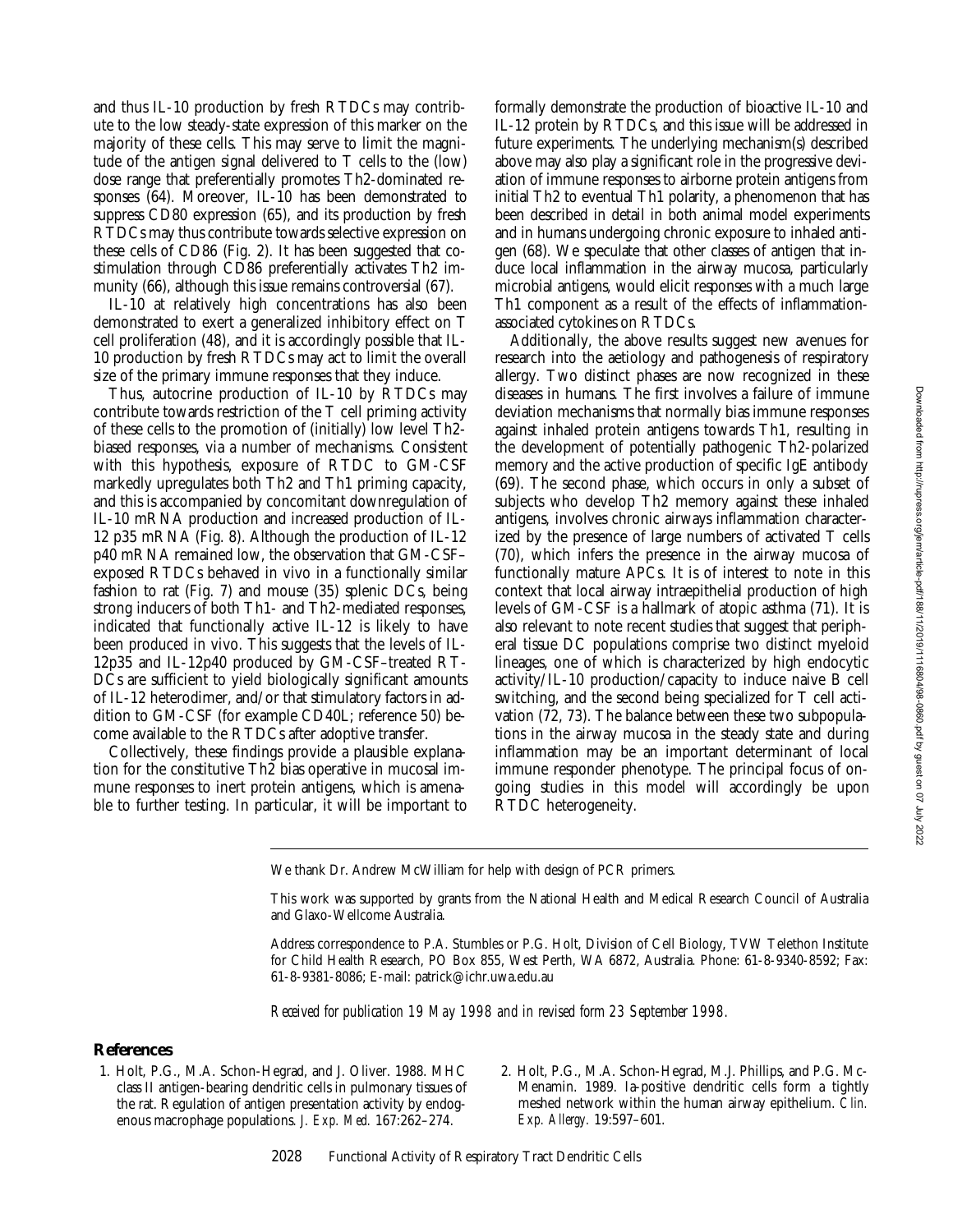- 3. Nicod, L.P., M.F. Lipscomb, J.C. Weissler, C.R. Lyons, J. Albertson, and G.B. Toews. 1987. Mononuclear cells in human lung parenchyma. Characterization of a potent accessory cell not obtained by bronchoalveolar lavage. *Am. Rev. Respir. Dis.* 136:818–823.
- 4. Pollard, A.M., and M.F. Lipscomb. 1990. Characterization of murine lung dendritic cells: similarities to Langerhans cells and thymic dendritic cells. *J. Exp. Med.* 172:159–167.
- 5. Schon-Hegrad, M.A., J. Oliver, P.G. McMenamin, and P.G. Holt. 1991. Studies on the density, distribution, and surface phenotype of intraepithelial class II major histocompatibility complex antigen (Ia)-bearing dendritic cells (DC) in the conducting airways. *J. Exp. Med.* 173:1345–1356.
- 6. Levine, T.P., and B.M. Chain. 1992. Endocytosis by antigen presenting cells: dendritic cells are as endocytically active as other antigen presenting cells. *Proc. Natl. Acad. Sci. USA.* 89: 8342–8346.
- 7. Sallusto, F., M. Cella, C. Danieli, and A. Lanzavecchia. 1995. Dendritic cells use macropinocytosis and the mannose receptor to concentrate macromolecules in the major histocompatibility complex class II compartment: downregulation by cytokines and bacterial products. *J. Exp. Med.* 182:389–400.
- 8. Larsen, C.P., S.C. Ritchie, T.C. Pearson, P.S. Linsley, and R.P. Lowry. 1992. Functional expression of the costimulatory molecule, B7/BB1, on murine dendritic cell populations. *J. Exp. Med.* 176:1215–1220.
- 9. Young, J.W., L. Koulova, S.A. Soergel, E.A. Clark, R.M. Steinman, and B. Dupont. 1992. The B7/BB1 antigen provides one of several costimulatory signals for the activation of CD4<sup>1</sup> T lymphocytes by human blood dendritic cells in vitro. *J. Clin. Invest.* 90:229–237.
- 10. Nussenzweig, M.C., and R.M. Steinman. 1980. Contribution of dendritic cells to stimulation of the murine syngeneic mixed leukocyte reaction. *J. Exp. Med.* 151:1196–1212.
- 11. Mason, D.W., C.W. Pugh, and M. Webb. 1981. The rat mixed lymphocyte reaction: roles of a dendritic cell in intestinal lymph and T-cell subsets defined by monoclonal antibodies. *Immunology.* 44:75–87.
- 12. Macatonia, S.E., P.M. Taylor, S.C. Knight, and B.A. Askonas. 1989. Primary stimulation by dendritic cells induces antiviral proliferative and cytotoxic T cell responses in vitro. *J. Exp. Med.* 169:1255–1264.
- 13. Inaba, K., J.P. Metlay, M.T. Crowley, and R.M. Steinman. 1990. Dendritic cells pulsed with protein antigens in vitro can prime antigen-specific, MHC-restricted T cells in situ. *J. Exp. Med.* 172:631–640.
- 14. Sornasse, T., V. Flamand, G. De Becker, H. Bazin, F. Tielemans, K. Thielemans, J. Urbain, O. Leo, and M. Moser. 1992. Antigen-pulsed dendritic cells can efficiently induce an antibody response in vivo. *J. Exp. Med.* 175:15–21.
- 15. Romani, N., S. Koide, M. Crowley, M. Witmer-Pack, A.M. Livingstone, C.G. Fathman, K. Inaba, and R.M. Steinman. 1989. Presentation of exogenous protein antigens by dendritic cells to T cell clones. Intact protein is presented best by immature, epidermal Langerhans cells. *J. Exp. Med.* 169: 1169–1178.
- 16. Streilein, J.W., and S.F. Grammer. 1989. In vitro evidence that Langerhans cells can adopt two functionally distinct forms capable of antigen presentation to T lymphocytes. *J. Immunol.* 143:3925–3933.
- 17. Winzler, C., P. Rovere, M. Rescigno, F. Granucci, G. Penna, L. Adorini, V.S. Zimmermann, J. Davoust, and P. Ricciardi-Castagnoli. 1997. Maturation stages of mouse den-

dritic cells in growth factor-dependent long-term cultures. *J. Exp. Med.* 185:317–328.

- 18. Steinman, R.M. 1991. The dendritic cell system and its role in immunogenicity. *Annu. Rev. Immunol.* 9:271–296.
- 19. Janeway, C.A., Jr. 1992. The immune system evolved to discriminate infectious nonself from noninfectious self. *Immunol. Today.* 13:11–16.
- 20. Macatonia, S.E., C.S. Hsieh, K.M. Murphy, and A. O'Garra. 1993. Dendritic cells and macrophages are required for Th1 development of  $CD4^+$  T cells from alpha beta TCR transgenic mice: IL-12 substitution for macrophages to stimulate IFN-gamma production is IFN-gamma-dependent. *Int. Immunol.* 5:1119–1128.
- 21. Macatonia, S.E., N.A. Hosken, M. Litton, P. Vieira, C.S. Hsieh, J.A. Culpepper, M. Wysocka, G. Trinchieri, K.M. Murphy, and A. O'Garra. 1995. Dendritic cells produce IL-12 and direct the development of Th1 cells from naive  $CD4$ <sup>+</sup> T cells. *J. Immunol.* 154:5071–5079.
- 22. Hilkens, C.M., P. Kalinski, M. de Boer, and M.L. Kapsenberg. 1997. Human dendritic cells require exogenous interleukin-12-inducing factors to direct the development of naive T-helper cells toward the Th1 phenotype. *Blood.* 90: 1920–1926.
- 23. Trinchieri, G., and P. Scott. 1994. The role of interleukin 12 in the immune response, disease and therapy. *Immunol. Today.* 15:460–463.
- 24. Holt, P.G., S. Haining, D.J. Nelson, and J.D. Sedgwick. 1994. Origin and steady state turnover of class II MHC-bearing dendritic cells in the epithelium of the conducting airways. *J. Immunol.* 153:256–261.
- 25. McWilliam, A.S., D. Nelson, J.A. Thomas, and P.G. Holt. 1994. Rapid dendritic cell recruitment is a hallmark of the acute inflammatory response at mucosal surfaces. *J. Exp. Med.* 179:1331–1336.
- 26. MacPherson, G.G., C.D. Jenkins, M.J. Stein, and C. Edwards. 1995. Endotoxin-mediated dendritic cell release from the intestine. Characterization of released dendritic cells and TNF dependence. *J. Immunol.* 154:1317–1322.
- 27. Holt, P., J. Batty, and K. Turner. 1981. Inhibition of specific IgE responses in mice by specific exposure to inhaled antigen. *Immunology.* 42:409–417.
- 28. Sedgwick, J.D., and P.G. Holt. 1985. Induction of IgEsecreting cells and IgE isotype-specific suppressor T cells in the respiratory lymph nodes of rats in response to antigen inhalation. *Cell. Immunol.* 94:182–194.
- 29. McMenamin, C., and P.G. Holt. 1993. The natural immune response to inhaled soluble protein antigens involves major histocompatibility complex (MHC) class I-restricted CD8<sup>+</sup> T cell-mediated but MHC class II-restricted CD4+ T celldependent immune deviation resulting in selective suppression of immunoglobulin E production. *J. Exp. Med.* 178: 889–899.
- 30. Hoyne, G.F., B.A. Asknonas, C. Hetzel, W.R. Thomas, and J.R. Lamb. 1996. Regulation of house dust mite responses by inhaled peptides: transient activation precedes the development of tolerance *in vivo*. *Int. Immunol.* 8:335–342.
- 31. Wells, H.G., and T.B. Osborne. 1911. The biological reactions of the vegetable proteins. *J. Infect. Dis.* 8:77–82.
- 32. Chase, M.W. 1946. Inhibition of experimental drug allergy by prior feeding of the sensitizing agent. *Proc. Soc. Exp. Biol. (NY).* 61:257–259.
- 33. Weiner, H.L., A. Friedman, A. Miller, S.J. Khoury, A. al-Sabbagh, L. Santos, M. Sayegh, R.B. Nussenblatt, D.E.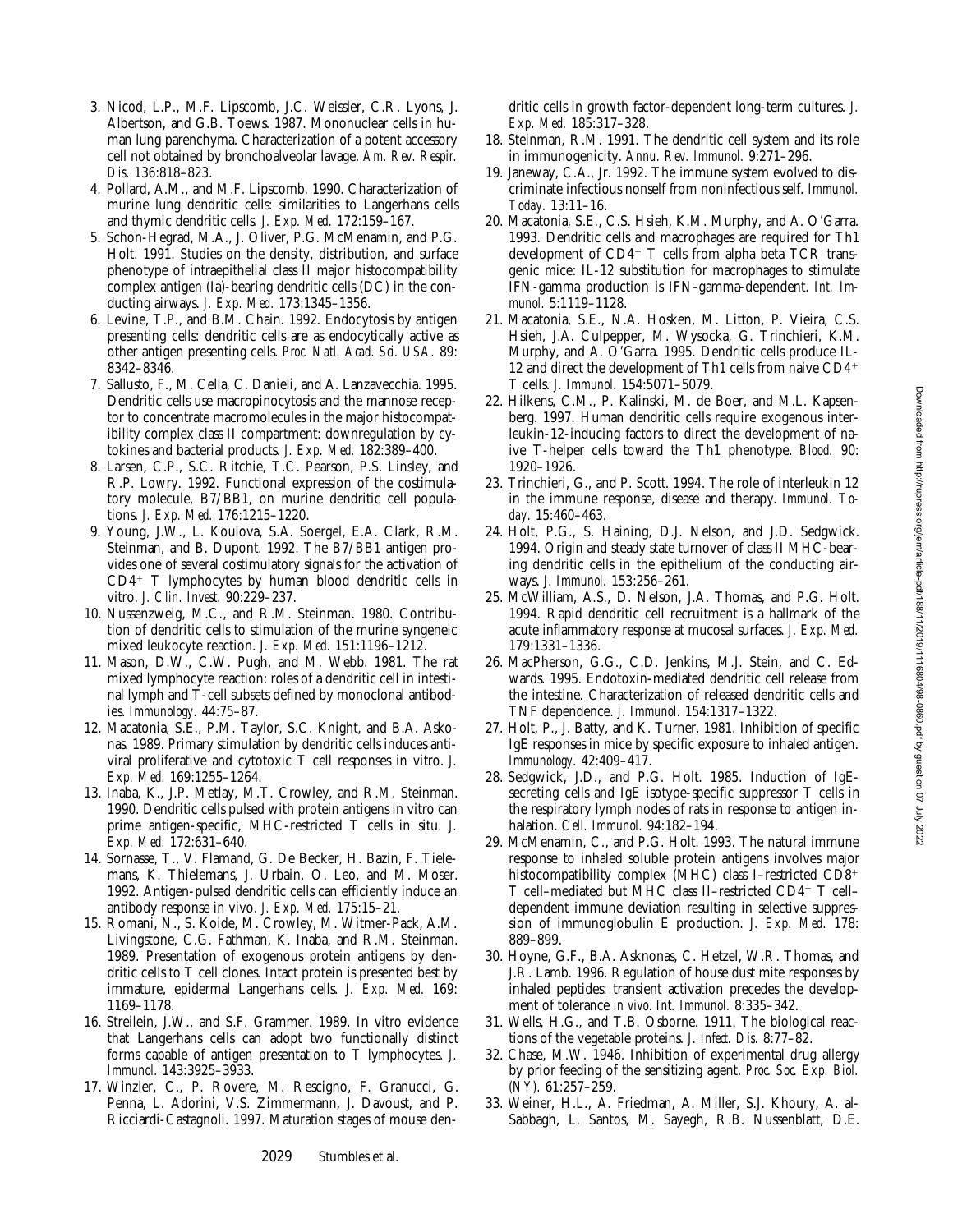Trentham, and D.A. Hafler. 1994. Oral tolerance: immunologic mechanisms and treatment of animal and human organspecific autoimmune diseases by oral administration of autoantigens. *Annu. Rev. Immunol.* 12:809–837.

- 34. Daynes, R.A., B.A. Araneo, T.A. Dowell, K. Huang, and D. Dudley. 1990. Regulation of murine lymphokine production in vivo. III. The lymphoid tissue microenvironment exerts regulatory influences over T helper cell function. *J. Exp. Med.* 171:979–996.
- 35. DeBecker, G., T. Sornasse, N. Nabavi, H. Bazin, F. Tielemans, J. Urbain, O. Leo, and M. Moser. 1994. Immunoglobulin isotype regulation by antigen-presenting cells in vivo. *Eur. J. Immunol.* 24:1523–1528.
- 36. Sedgwick, J.D., and P.G. Holt. 1983. Induction of IgE-isotype specific tolerance by passive antigenic stimulation of the respiratory mucosa. *Immunology.* 50:625–630.
- 37. Stumbles, P., and D. Mason. 1995. Activation of  $CD4^+$  T cells in the presence of a nondepleting monoclonal antibody to CD4 induces a Th2-type response in vitro. *J. Exp. Med.* 182:5–13.
- 38. Cella, M., F. Sallusto, and A. Lanzavecchia. 1997. Origin, maturation and antigen presenting function of dendritic cells. *Curr. Opin. Immunol.* 9:10–16.
- 39. Pierre, P., S.J. Turley, E. Gatti, M. Hull, J. Meltzer, A. Mirza, K. Inaba, R.M. Steinman, and I. Mellman. 1997. Developmental regulation of MHC class II transport in mouse dendritic cells. *Nature.* 388:787–792.
- 40. Cella, M., A. Engering, V. Pinet, J. Pieters, and A. Lanzavecchia. 1997. Inflammatory stimuli induce accumulation of MHC class II complexes on dendritic cells. *Nature.* 388:782– 787.
- 41. Schuler, G., and R.M. Steinman. 1997. Dendritic cells as adjuvants for immune-mediated resistance to tumors. *J. Exp. Med.* 186:1183–1187.
- 42. Saoudi, A., J. Kuhn, K. Huygen, Y. de Kozak, T. Velu, M. Goldman, P. Druet, and B. Bellon. 1993. TH2 activated cells prevent experimental autoimmune uveoretinitis, a TH1 dependent autoimmune disease. *Eur. J. Immunol.* 23:3096– 3103.
- 43. Gracie, J.A., and J.A. Bradley. 1996. Interleukin-12 induces interferon-gamma-dependent switching of IgG alloantibody subclass. *Eur. J. Immunol.* 26:1217–1221.
- 44. Der Balian, G., J. Slack, B.L. Clevinger, H. Basin, and J.M. Davie. 1980. Subclass restriction of murine antibodies. III. Antigens that stimulate Ig $G_3$  in mice stimulate Ig $G_{2c}$  in rats. *J. Exp. Med.* 152:209–218.
- 45. Cuturi, M.C., R. Josien, D. Cantarovich, L. Bugeon, I. Anegon, S. Menoret, H. Smit, P. Douillard, and J.P. Soulillou. 1994. Decreased anti-donor major histocompatibility complex class I and increased class II alloantibody response in allograft tolerance in adult rats. *Eur. J. Immunol.* 24:1627–1631.
- 46. Yoshimoto, T., K. Kojima, T. Funakoshi, Y. Endo, T. Fujita, and H. Nariuchi. 1996. Molecular cloning and characterization of murine IL-12 genes. *J. Immunol.* 156:1082–1088.
- 47. Koch, F., U. Stanzl, P. Jennewein, K. Janke, C. Heufler, E. Kampgen, N. Romani, and G. Schuler. 1996. High level IL-12 production by murine dendritic cells: upregulation via MHC class II and CD40 molecules and downregulation by IL-4 and IL-10. *J. Exp. Med.* 184:741–746.
- 48. Moore, K.W., A. O'Garra, R. de Waal Malefyt, P. Vieira, and T.R. Mosmann. 1993. Interleukin-10. *Annu. Rev. Immunol.* 11:165–190.
- 49. Kalinski, P., C.M. Hilkens, A. Snijders, F.G. Snijdewint, and

M.L. Kapsenberg. 1997. IL-12-deficient dendritic cells, generated in the presence of prostaglandin E2, promote type 2 cytokine production in maturing human naive T helper cells. *J. Immunol.* 159:28–35.

- 50. Cella, M., D. Scheidegger, K. Palmer-Lehmann, P. Lane, A. Lanzavecchia, and G. Alber. 1996. Ligation of CD40 on dendritic cells triggers production of high levels of interleukin-12 and enhances T cell stimulatory capacity: T-T help via APC activation. *J. Exp. Med.* 184:747–752.
- 51. Austyn, J.M. 1996. New insights into the mobilization and phagocytic activity of dendritic cells. *J. Exp. Med.* 183:1287– 1292.
- 52. Nonacs, R., C. Humborg, J.P. Tam, and R.M. Steinman. 1992. Mechanisms of mouse spleen dendritic cell function in the generation of influenza-specific, cytolytic T lymphocytes. *J. Exp. Med.* 176:519–529.
- 53. Sallusto, F., and A. Lanzavecchia. 1994. Efficient presentation of soluble antigen by cultured human dendritic cells is maintained by granulocyte/macrophage colony-stimulating factor plus interleukin 4 and downregulated by tumor necrosis factor alpha. *J. Exp. Med.* 179:1109–1118.
- 54. McWilliam, A.S., A.M. Marsh, and P.G. Holt. 1997. Inflammatory infiltration of the upper airway epithelium during Sendai virus infection: involvement of epithelial dendritic cells. *J. Virol.* 71:226–236.
- 55. Matzinger, P. 1994. Tolerance, danger, and the extended family. *Annu. Rev. Immunol.* 12:991–1045.
- 56. Heufler, C., F. Koch, U. Stanzl, G. Topar, M. Wysocka, G. Trinchieri, A. Enk, R.M. Steinman, N. Romani, and G. Schuler. 1996. Interleukin-12 is produced by dendritic cells and mediates T helper 1 development as well as interferongamma production by T helper 1 cells. *Eur. J. Immunol.* 26: 659–668.
- 57. de Waal Malefyt, R., J. Haanen, H. Spits, M.G. Roncarolo, A. te Velde, C. Figdor, K. Johnson, R. Kastelein, H. Yssel, and J.E. de Vries. 1991. Interleukin 10 (IL-10) and viral IL-10 strongly reduce antigen-specific human T cell proliferation by diminishing the antigen-presenting capacity of monocytes via downregulation of class II major histocompatibility complex expression. *J. Exp. Med.* 174:915–924.
- 58. Groux, H., A. O'Garra, M. Bigler, M. Rouleau, S. Antonenko, J.E. de Vries, and M. Grazia Roncarlo. 1997. A  $CD4+$  T-cell subset inhibits antigen-specific T-cell responses and prevents colitis. *Nature.* 389:737–742.
- 59. De Smedt, T., M. Van Mechelen, G. De Becker, J. Urbain, O. Leo, and M. Moser. 1997. Effect of interleukin-10 on dendritic cell maturation and function. *Eur J. Immunol.* 27: 1229–1235.
- 60. Enk, A.H., V.L. Angeloni, M.C. Udey, and S.I. Katz. 1993. Inhibition of Langerhans cell antigen-presenting function by IL-10. A role for IL-10 in induction of tolerance. *J. Immunol.* 151:2390–2398.
- 61. Macatonia, S.E., T.M. Doherty, S.C. Knight, and A. O'Garra. 1993. Differential effect of IL-10 on dendritic cellinduced T cell proliferation and IFN-gamma production. *J. Immunol.* 150:3755–3765.
- 62. Qin, Z., G. Noffz, M. Mohaupt, and T. Blankenstein. 1997. Interleukin-10 prevents dendritic cell accumulation and vaccination with granulocyte-macrophage colony-stimulating factor gene-modified tumor cells. *J. Immunol.* 159:770–776.
- 63. Koppelman, B., J.J. Neefjes, J.E. deVries, and R. de Waal Malefyt. 1997. Interleukin-10 down-regulates MHC class II  $\alpha\beta$  peptide complexes at the plasma membrane of monocytes